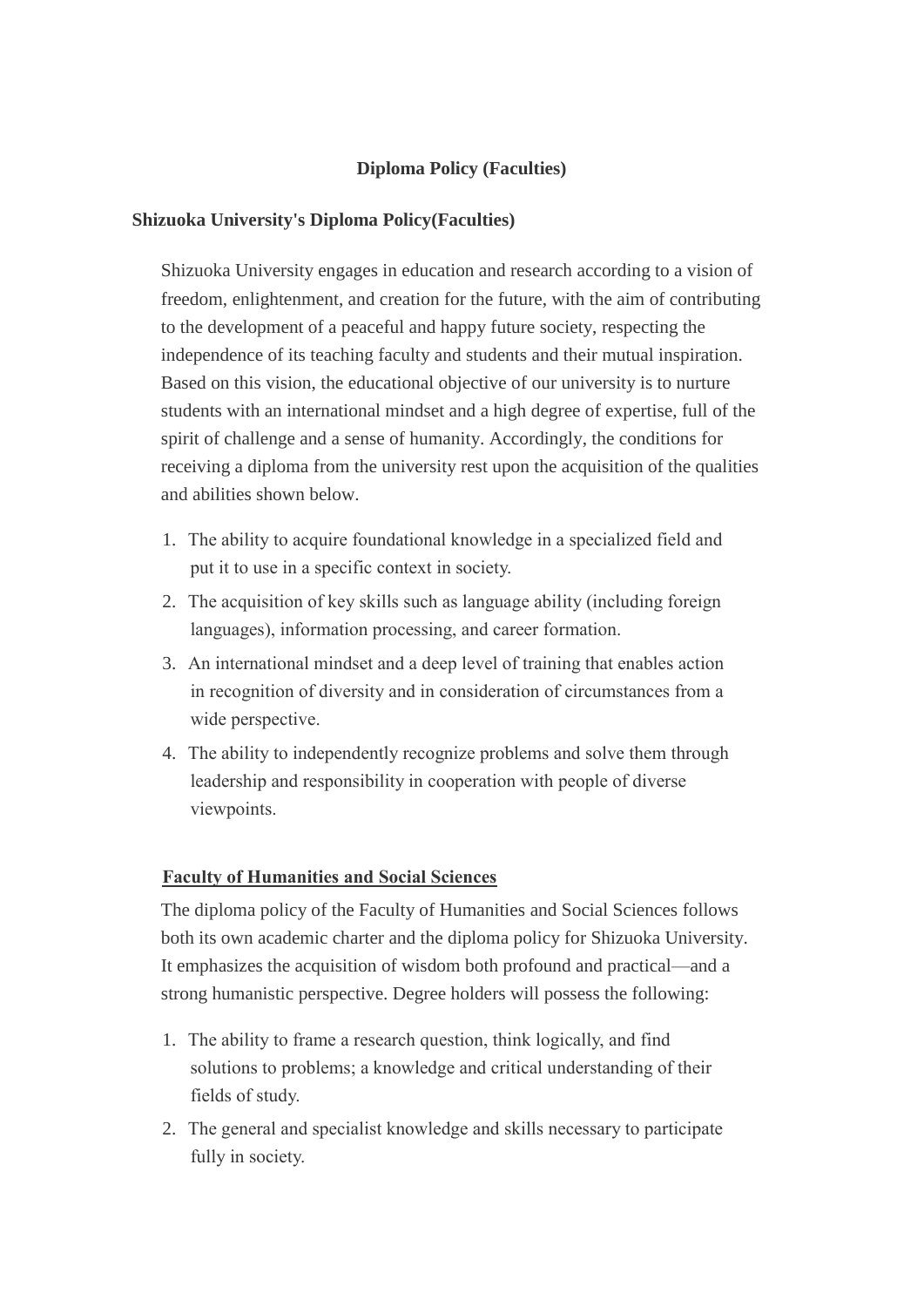- 3. A keen awareness of the diversity among cultures and individuals; the communication skills necessary to express oneself clearly; informationage literacy.
- 4. The ability to cooperate with others and assume responsible citizenship.

# Department of Social and Human Studies

The specialized fields of the Department of Social and Human Studies are philosophy and ethics, psychology, sociology, cultural anthropology, and history and archeology. While studying in a multidisciplinary manner, students focus on the specialized field of their choice. Finally, they complete a graduation thesis as the culmination of their work. Holders of the bachelor's degree will have obtained the following:

- 1. Knowledge of and methods of inquiry in their specialized fields, as well as the ability use them to identify and solve problems in local communities and at the workplace.
- 2. An understanding of the diversity among individuals and cultures (through an interdisciplinary examination of history, ethnicity, cultures, institutions, and so forth). A recognition of oneself as a significant member of both the local and the world community, one valuing tolerance and respect for the diversity.
- 3. The abilities to think logically and critically and to manage information and networks adequately. The communication skills necessary to express individual ideas and to understand the points-of-view of others.

# Department of Language and Literature

The Department of Language and Literature offers coursework in specialized fields in accordance with the policy of Shizuoka University as well as the faculty's own academic charter. In order to receive a bachelor's degree, students of the Department of Language and Literature complete a course of study and a graduation thesis. The holders of the degree will have obtained the following: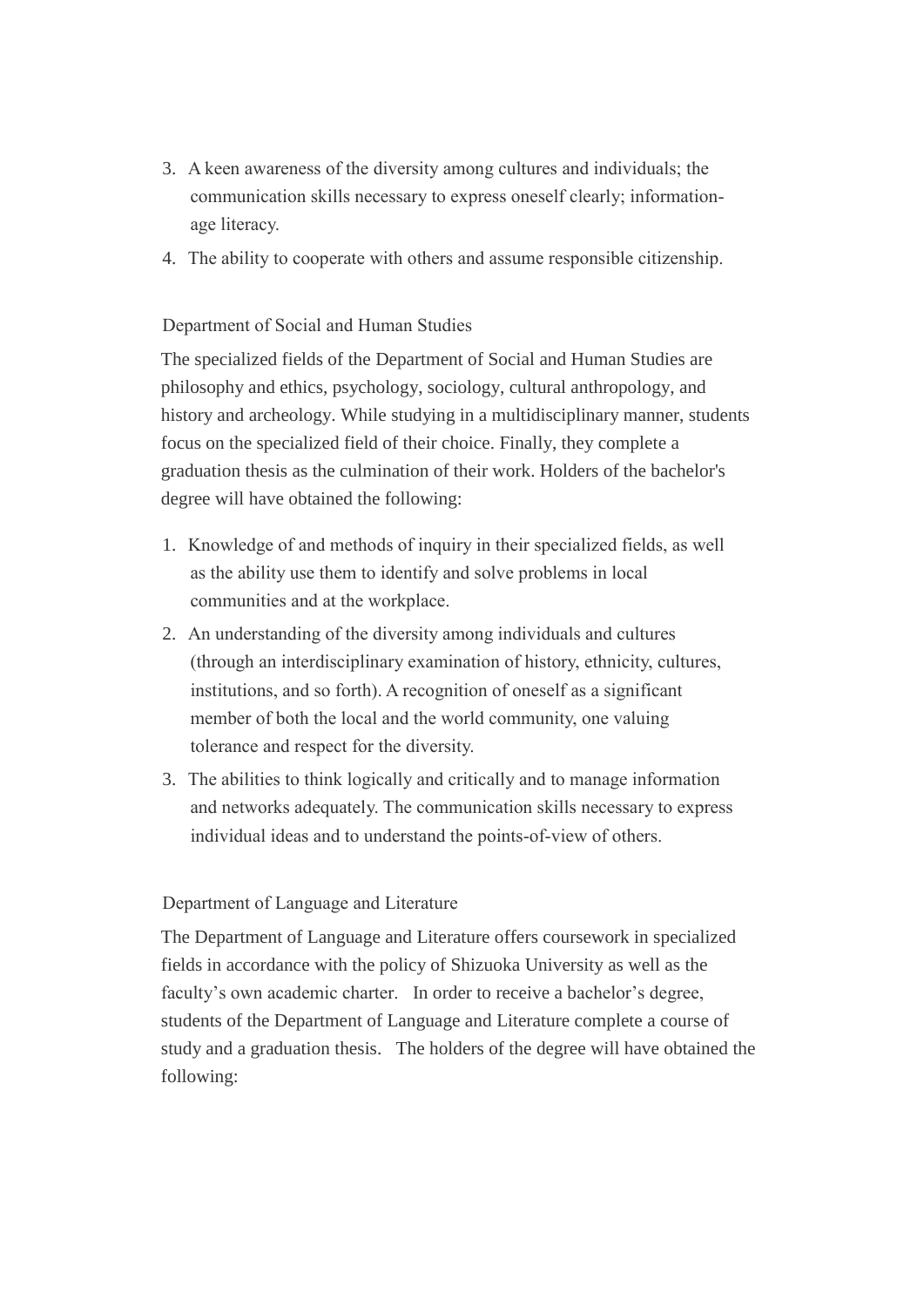- 1. A balanced education in the natural and social sciences as well as humanities; the information literacy necessary to uncover, analyze, and solve a variety of problems.
- 2. A high ability to express oneself in not only Japanese but also foreign languages; an understanding of foreign cultures and an international mindset; the communication skills necessary to function in a global society.
- 3. The ability, in their area of specialization, to set a research goal, gather and analyze information, think both critically and logically, and develop a viewpoint; the ability to express accurately and appropriately their viewpoints in both writing and speech.

## Department of Law

The Department of Law adheres to the degree conferment policies of the Faculty of Humanities and Social Sciences at Shizuoka University and grants bachelor's degrees in law to students who have acquired the following abilities, skills, competencies and attitudes:

- 1. Knowledge/Comprehension: Basic grounding in law, politics, and general education.
- 2. Analysis/Thinking: Ability to analyze diverse legal and political problems and other issues that occur in modern society and identify reasonable solutions for them.
- 3. Attitude/Orientation: Skills to cooperate and collaborate with others and think for oneself through independent activities within and outside the school.
- 4. Citizenship: Skills that contribute to the development of good publicspiritedness as an autonomous citizen in society.
- 5. Understanding the Local Community: Skills to conceive of good governance and exhibit leadership to creatively develop the local community.
- 6. International Way of Thinking: Understanding the diversity of culture, values, and concerns in international society and developing the skills to express oneself appropriately as its member.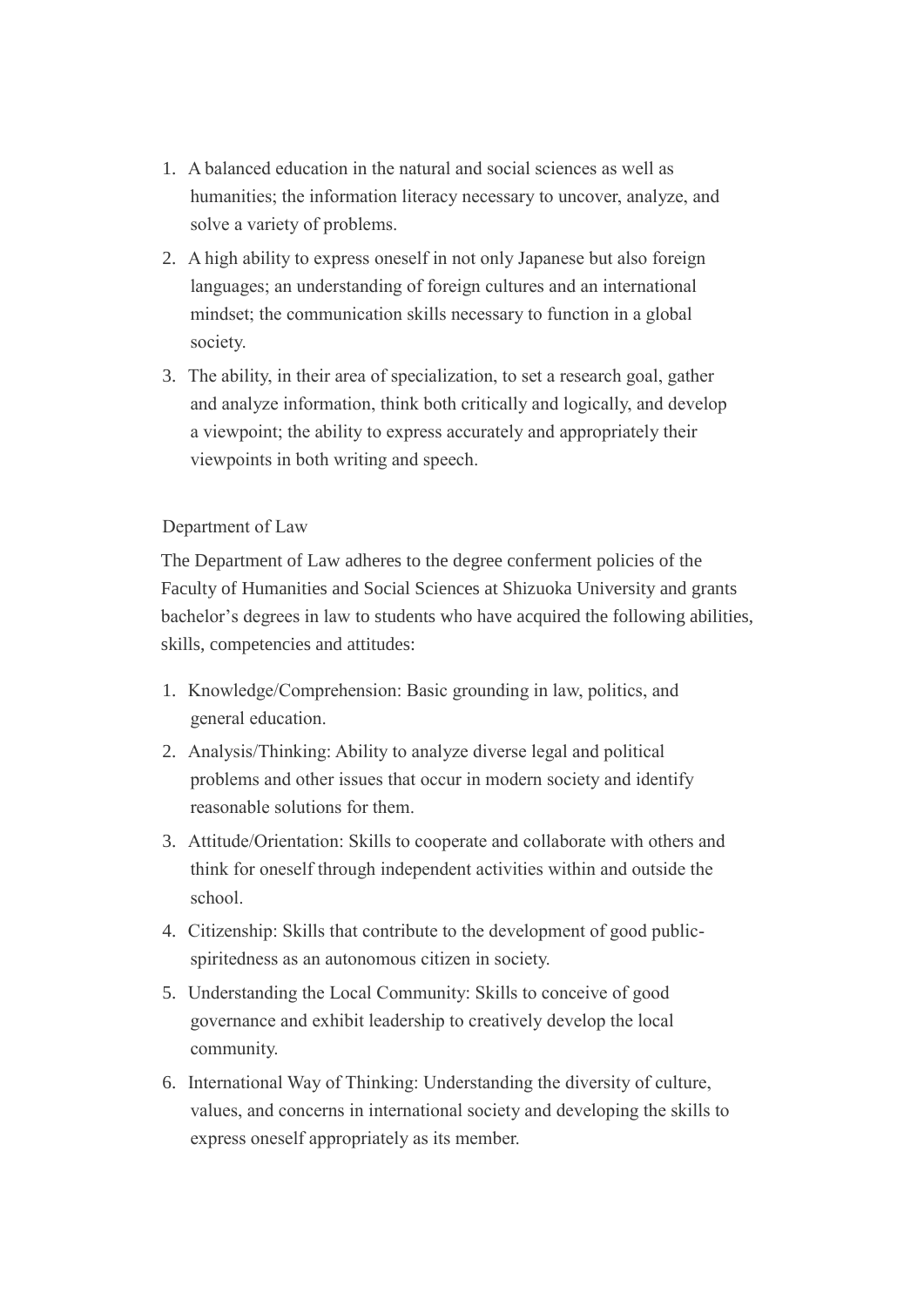## Department of Economics

The Department of Economics confers a bachelor's degree in economics on those students who have acquired the following:

1. Expert knowledge

A broad range of basic knowledge in economics and business management and a specialized, advanced, and practically employable knowledge in an individual area of interest selected from economic theory, economic policy, economic history, business management, and accounting.

2. The ability to identify and solve problems

The abilities to identify and solve problems and to communicate with others. Cooperating with others, expressing creativity, and thinking and acting globally are essential aspects of this communication ability.

- 3. A readiness to address social issues The readiness to apply economic theory and knowledge to actual social problems.
- 4. A readiness for community action The ability to ascertain opinions and needs within a particular region's social system.
- 5. A liberal arts education

A broad range of knowledge, one that will enable a better application of expert knowledge to practical situations.

# **Faculty of Education**

The Faculty of Education aims at fostering those engaged in the profession of teaching with practical teaching skills based upon a deep sense of humanity and a wide-ranging general education; developing human resources with a broad outlook and diverse skills and techniques that can be utilized in social or corporate educational fields; and developing human resources able to take a leading role at the forefront of a wide range of careers and fields. Accordingly, the faculty has set the acquisition of the following qualities and abilities as conditions for receiving a bachelor's degree in education.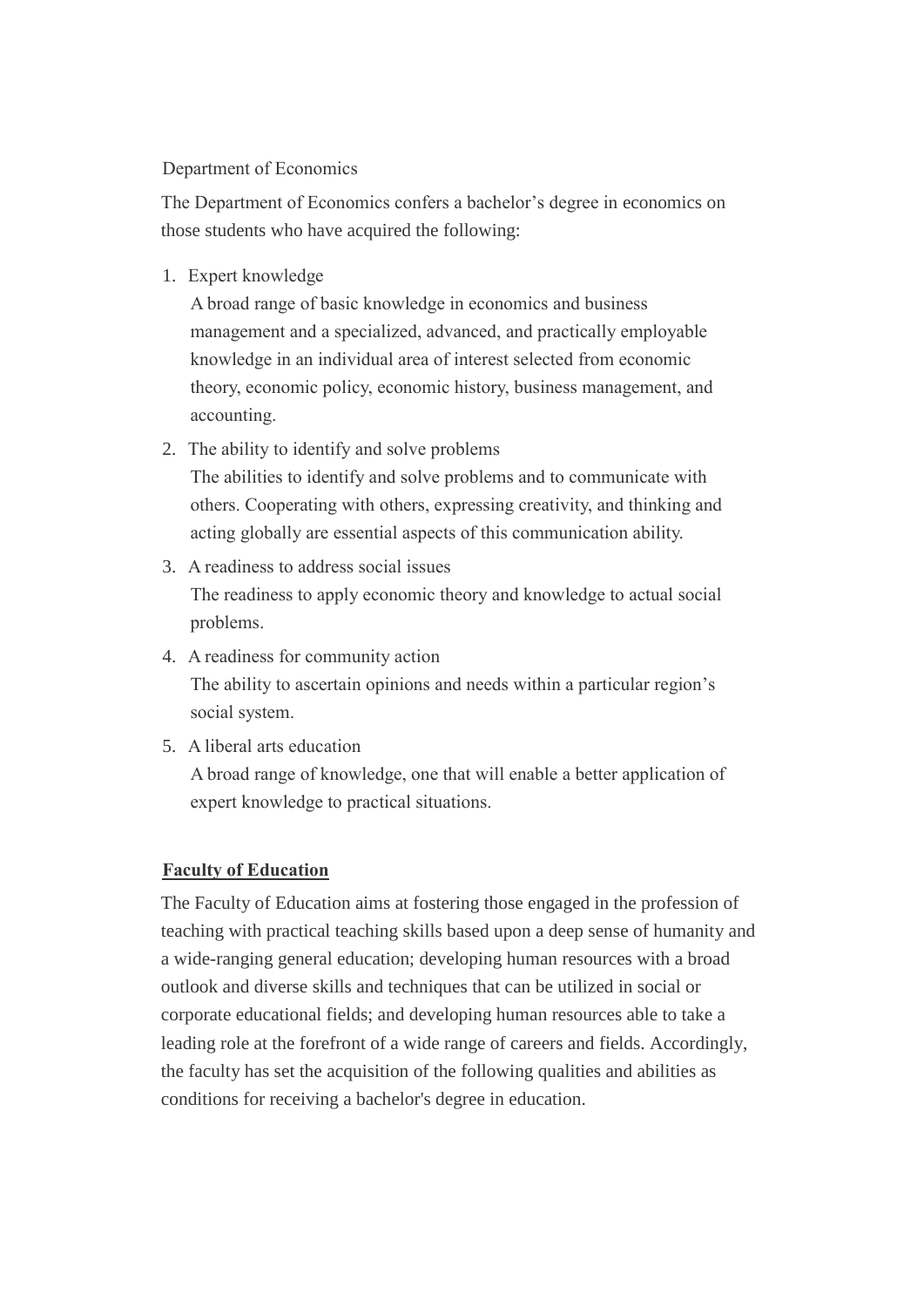- 1. A sense of public mission, ethical values, and an educational outlook firmly rooted in the thorough general education required of education professionals.
- 2. Essential professional knowledge, techniques and basic skills required to support educational activities, such as language proficiency and information-processing.
- 3. Specialized knowledge concerning the content of instruction and the ability to systematically review so as to bridge the gap between educational theory and practice; a practical attitude; and the ability to consider matters from a broad perspective.
- 4. The leadership and communication skills necessary to cooperate with others in educational work.

# **Faculty of Informatics**

The Faculty of Informatics aims at fostering human resources promoting educational research in informatics. Its primary aim is to raise future specialists in both information technology and IT-related cultural fields who will be able to play a leading role in the 21st century information society. Toward this end, the faculty requires its students to meet the following conditions in order to obtain a bachelor's degree in informatics:

- 1. Students will be internationally-minded, and have a thorough knowledge of Computer Science and Information Arts.
- 2. Students will attain a high level of proficiency in information technology and information management skills. They will possess a strong grasp of information-related ethics, as well as the ability to analyze, plan and develop an information society.
- 3. As future professionals with advanced technical abilities and knowledge, students will have the necessary skills to contribute to the realization of an advanced information society where people and scientific technology exist in harmony.
- 4. Students will possess skills in logical thinking, comprehension, expression, problem recognition and other comprehensive practical capabilities necessary for complex problem-solving in their future careers.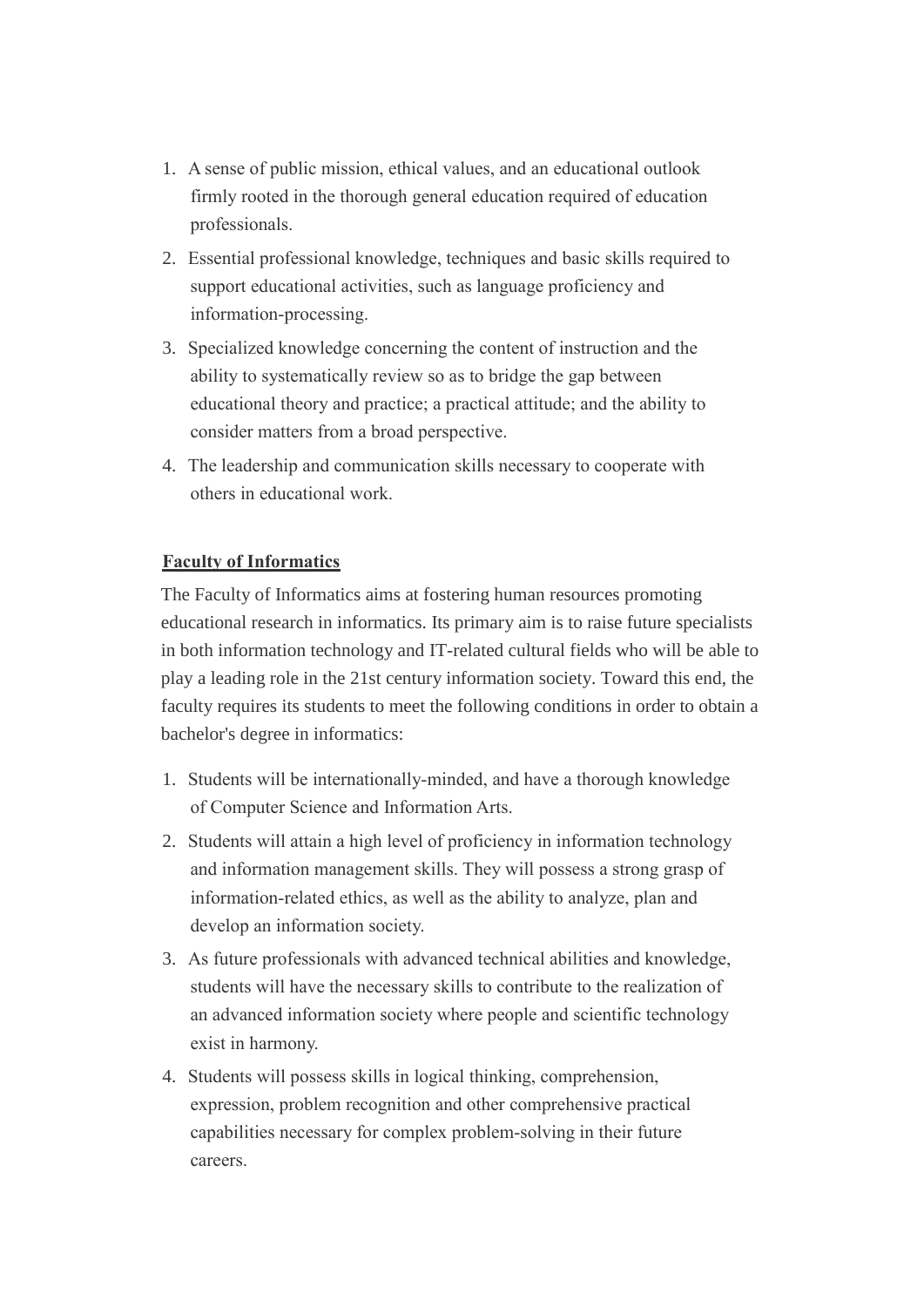# **Faculty of Science**

The Faculty of Science has as its philosophy the contribution to human happiness by promoting research aimed at the development and application of science over a wide area, with a passion for finding the truths of the natural world. The faculty's education aims at fostering human resources who are able to contribute to society as researchers, engineers or educators with a wideranging cultural education, while also having distinct, fundamental academic abilities in specialized scientific fields. In line with this philosophy, the department will confer bachelor's degrees in science to students who have gained the qualities and abilities shown below through completing the set subjects and gaining the required number of credits.

- 1. Having a wide-ranging cultural education and multifaceted outlook, along with sound critical facilities and ethical values.
- 2. Having distinct, fundamental academic abilities in each field of science and being able to take an active role in solving various issues in contemporary society from a professional position.
- 3. Able to act from a global standpoint, possessing communication skills and an international mindset.

### **Faculty of Engineering**

The educational aim of the Faculty of Engineering is to foster human resources with rich cultural education and sensibilities as well as international mindsets who will act independently and flexibly in diversifying societies to create highly original scientific technologies. Accordingly its policy is to confer bachelor's degrees in engineering to students who have acquired the qualities and abilities shown below.

- 1. Having a rich cultural education and an international mindset, with the foundational skills enabling them to independently solve various and diversifying problems of society.
- 2. Having high-level professional knowledge and the most advanced technologies through an understanding of fundamental subjects in the sciences supporting engineering, with qualities and abilities that can be developed through independent learning.